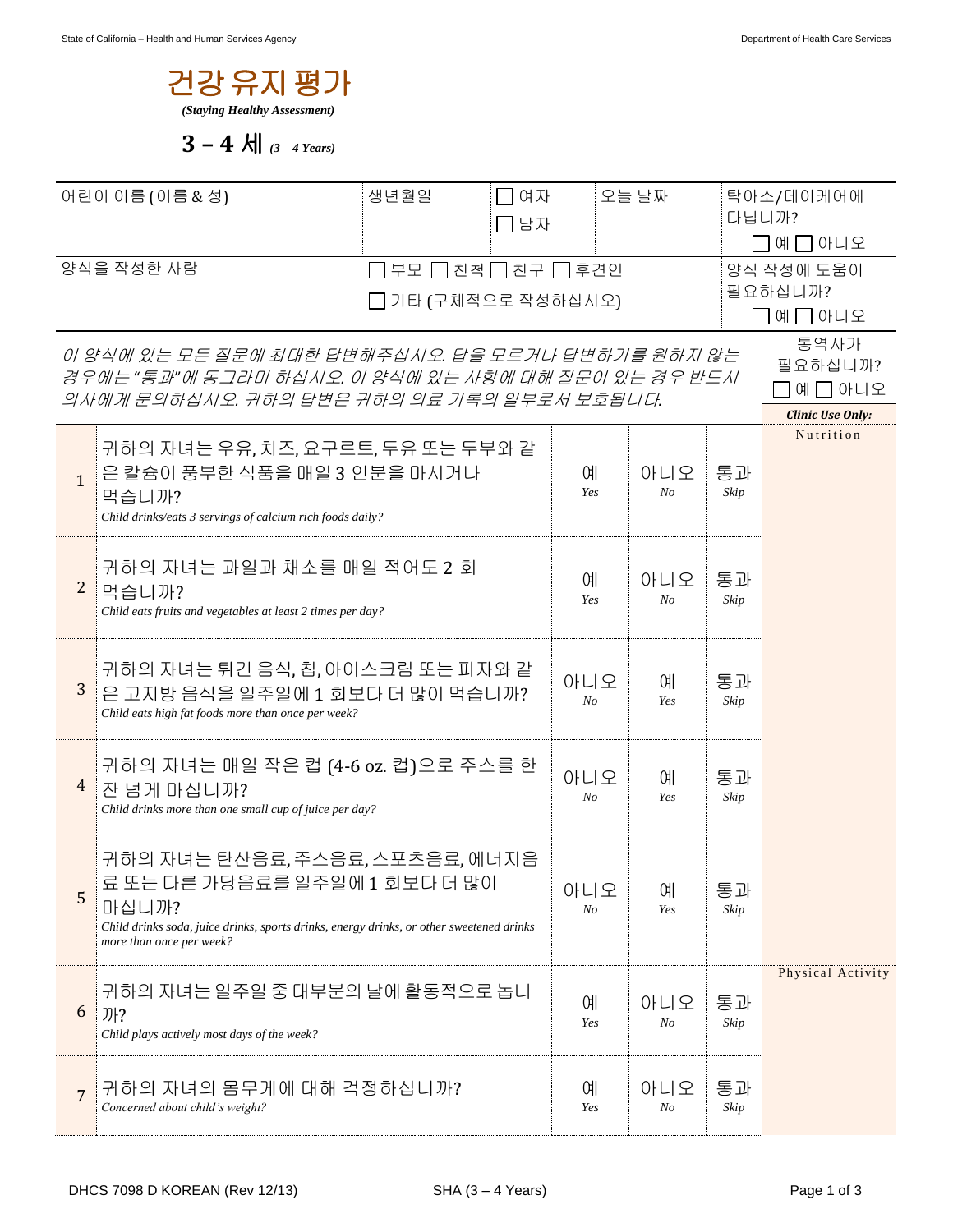| 8  | 귀하의 자녀는 TV 시청 또는 비디오 게임을 매일 2 시간<br>미만으로 합니까?<br>Child watches TV or plays video games less than 2 hours per day?                               | <b>CHI</b><br>Yes     | 아니오<br>$N_{O}$        | 통과<br>Skip   |        |
|----|-------------------------------------------------------------------------------------------------------------------------------------------------|-----------------------|-----------------------|--------------|--------|
| 9  | 귀하의 집에 정상 작동하는 연기 탐지기가 있습니까?<br>Home has a working smoke detector?                                                                              | ΟH<br>Yes             | 아니오<br>N <sub>O</sub> | 통과<br>Skip   | Safety |
| 10 | 귀하의 온수 온도를 미지근한 온도 (120 도 미만)으로<br>맞춰놓았습니까?<br>Water temperature turned down to low-warm?                                                       | <b>CHI</b><br>Yes     | 아니오<br>$N_{O}$        | 통과<br>Skip   |        |
| 11 | 귀하의 집이 1 층보다 높은 경우 창문과 계단 입구에<br>안전망을 설치했습니까?<br>Safety guards on windows and gates for stairs in multi-level home?                             | ΟH<br>Yes             | 아니오<br>N <sub>O</sub> | 통과<br>Skip   |        |
|    | 귀하의 집에 청소 용품, 약품 및 성냥은 잠금 장치가 있<br><mark>12</mark> 는 안전한 장소에 보관되어 있습니까?<br>Cleaning supplies, medicines, and matches locked away?               | <b>CHI</b><br>Yes     | 아니오<br>N <sub>O</sub> | 통과<br>Skip   |        |
| 13 | 귀하의 집 전화 옆에 독극물 통제센터 (Poison Control<br>Center) 800-222-1222 번 전화번호를 붙여놓았습니까?<br>Home has phone # of the Poison Control Center posted by phone? | <b>CHI</b><br>Yes     | 아니오<br>N <sub>O</sub> | 통과<br>Skip   |        |
| 14 | 귀하의 자녀가 욕조에 있을 때 항상 옆에 있습니까?<br>Always stays with child when in the bathtub?                                                                    | <b>CHI</b><br>Yes     | 아니오<br>N <sub>O</sub> | 통과<br>Skip   |        |
| 15 | 귀하의 자녀를 항상 차량 뒷좌석에 앞면을 향하도록<br>설치한 카시트에 앉힙니까?<br>Always places child in a forward facing car seat in the back seat?                             | 예<br>Yes              | 아니오<br>$N_{O}$        | 통과<br>Skip   |        |
| 16 | 귀하가 사용하는 카시트는 귀하의 자녀의 연령과<br>사이즈에 맞는 제품입니까?<br>Car seat used is correct size for age and size of child?                                         | <b>CHI</b><br>Yes     | 아니오<br>No             | 통과<br>Skip   |        |
|    | 귀하는 차를 후진하기 전에 항상 어린이가 있는지<br>17 확인합니까?<br>Always checks for children before backing car out?                                                   | <b>CHI</b><br>Yes     | 아니오<br>$N_{O}$        | 통과<br>Skip   |        |
| 18 | 귀하의 자녀는 수영장, 강 또는 호수 주변에서 시간을<br>보냅니까?<br>Child spends time near a swimming pool, river, or lake?                                               | 아니오<br>(No)           | СH<br>(Yes)           | 통과<br>(Skip) |        |
| 19 | 귀하의 자녀는 총이 보관된 집에서 시간을 보냅니까?<br>Child spends time in home where a gun is kept?                                                                  | 아니오<br>N <sub>O</sub> | 예<br>Yes              | 통과<br>Skip   |        |